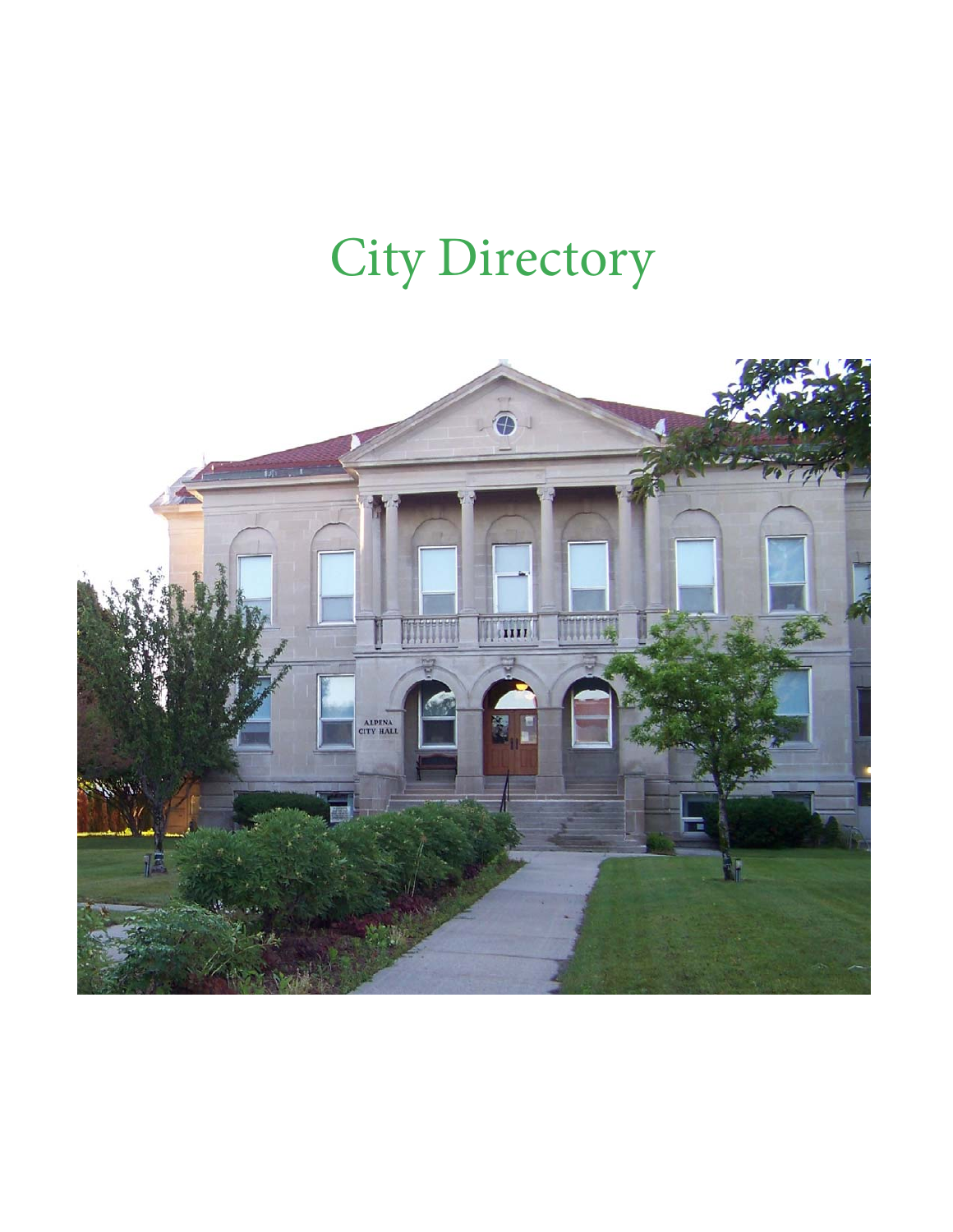## **Department/Contact Phone Number**

| Ambulance - Emergency                   | 911          |
|-----------------------------------------|--------------|
| Fire - Emergency                        | 911          |
| Police - Emergency                      | 911          |
| Ambulance - Business                    | 989.354.1850 |
| Assessor                                | 989.354.1740 |
| Attorney                                | 989.354.8242 |
| <b>Building Official</b>                | 989.354.1760 |
| Cemetery Leader                         | 989.356.0135 |
| Clerk/Treasurer/Finance Director        | 989.354.1720 |
| Deputy Clerk/Treasurer/Finance Director | 989.354.1720 |
| <b>Fire Chief</b>                       | 989.354.1850 |
| Police Chief                            | 989.354.1800 |
| Dial-A-Ride                             | 989.356.4596 |
| Downtown Development Authority          | 989.356.6422 |
| <b>Engineering Department</b>           | 989.354.1730 |
| Fire - Business                         | 989.354.1850 |
| Deputy Fire Chief/Fire Marshal          | 989.354.1840 |
| <b>Housing Commission</b>               | 989.354.3567 |
| <b>Human Resources</b>                  | 989.354.1714 |
| City Manager                            | 989.354.1711 |
| Marina                                  | 989.354.1750 |
| MIS (Operated by County of Alpena)      | 989.354.9585 |
| Planning, Development & Zoning          | 989.354.1760 |
| Police - Business                       | 989.354.1800 |
| <b>Public Works Division Head</b>       | 989.354.1780 |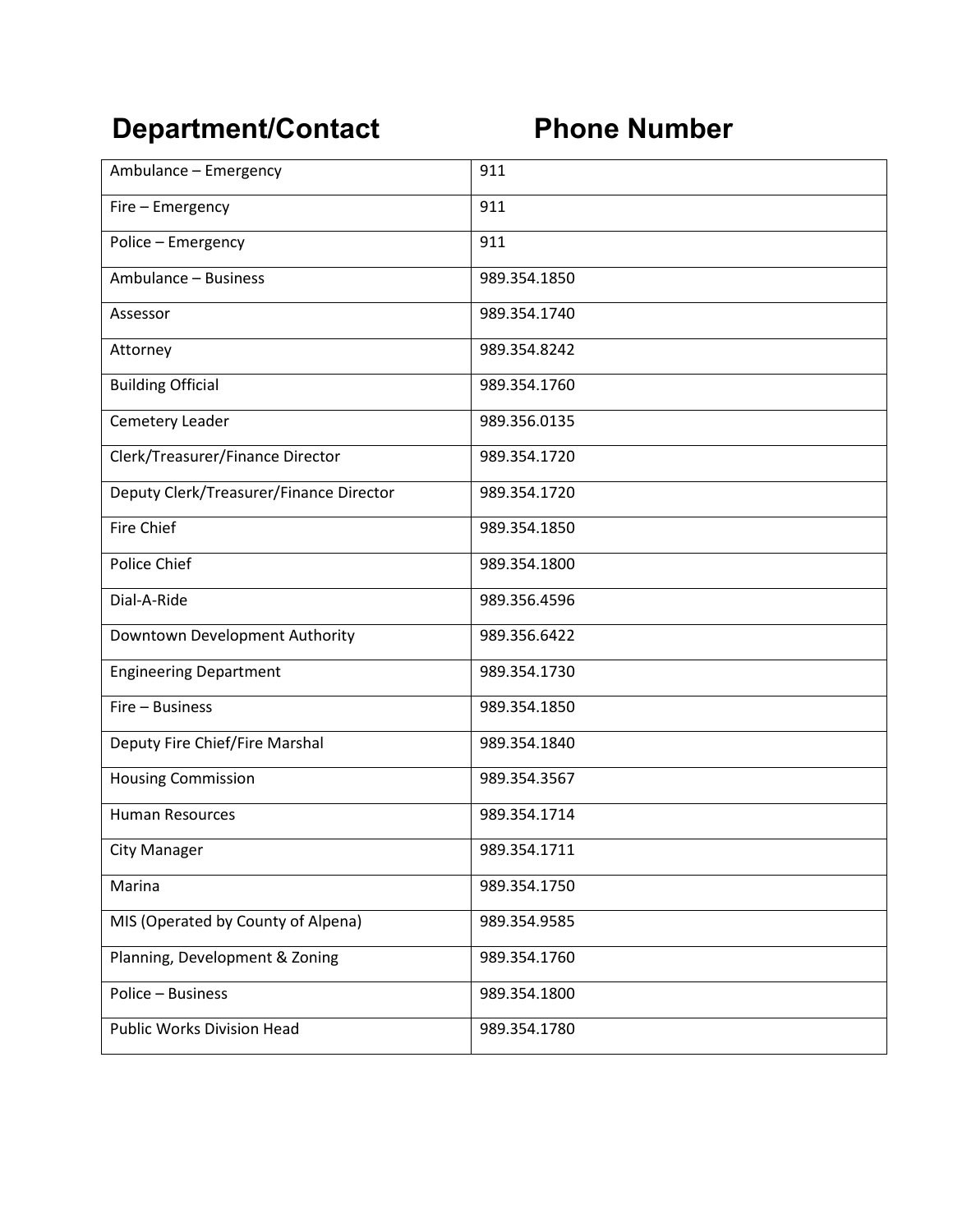# **Contact List**

| Department/Contact                                       | <b>Phone Number</b>                    |
|----------------------------------------------------------|----------------------------------------|
| <b>Public Works Garage</b>                               | 989.354.1780                           |
| Suez Operation Services (Water/Sewer Bills)              | 989.354.1400                           |
| <b>Water Recycling Plant</b>                             | 989.354.1400                           |
| <b>Water Plant</b>                                       | 989.356.0757                           |
|                                                          |                                        |
| <b>Fax Numbers</b>                                       |                                        |
| Facility                                                 | 989.354.1709                           |
| <b>Public Safety Facility</b>                            | 989.354.1805                           |
| <b>Public Works</b>                                      | 989.354.1799                           |
|                                                          |                                        |
| <b>Municipal Council</b>                                 |                                        |
| Matt Waligora - Mayor                                    | 989.766.3557<br>mattw@alpena.mi.us     |
| Cindy Johnson - Mayor Pro Tem                            | 989.354.1700<br>cindyj@alpena.mi.us    |
| Danny Mitchell - City Councilmember                      | 906.630.0457<br>dannym@alpena.mi.us    |
| Mike Nowak - City Councilmember                          | 989.354.2380<br>miken@alpena.mi.us     |
| Karol Walchak - City Councilmember                       | 989.464.1971<br>karolw@alpena.mi.us    |
| Manager's Office                                         |                                        |
| Rachel Smolinski - City Manager                          | 989.354.1711<br>rachels@alpena.mi.us   |
| Kathy Himes - Human Resources Director                   | 989.354.1714<br>kathyh@alpena.mi.us    |
| <b>Clerk's Office</b>                                    |                                        |
| Anna Soik - Clerk/Treasurer/Finance Director             | 989.354.1720<br>annas@alpena.mi.us     |
| Leilan Bruning - Deputy Clerk/Treasurer/Finance Director | 989.354.1720<br>leilanb@alpena.mi.us   |
| Lucille Bray - Account Clerk (Accounts Payable)          | lucilleb@alpena.mi.us<br>989.354.1720  |
| Jennifer Berant - Administrative Assistant (Payroll)     | 989.354.1720<br>jenniferb@alpena.mi.us |
| Kate Szydlowski - Administrative Assistant               | 989.354.1720<br>kates@alpena.mi.us     |
|                                                          |                                        |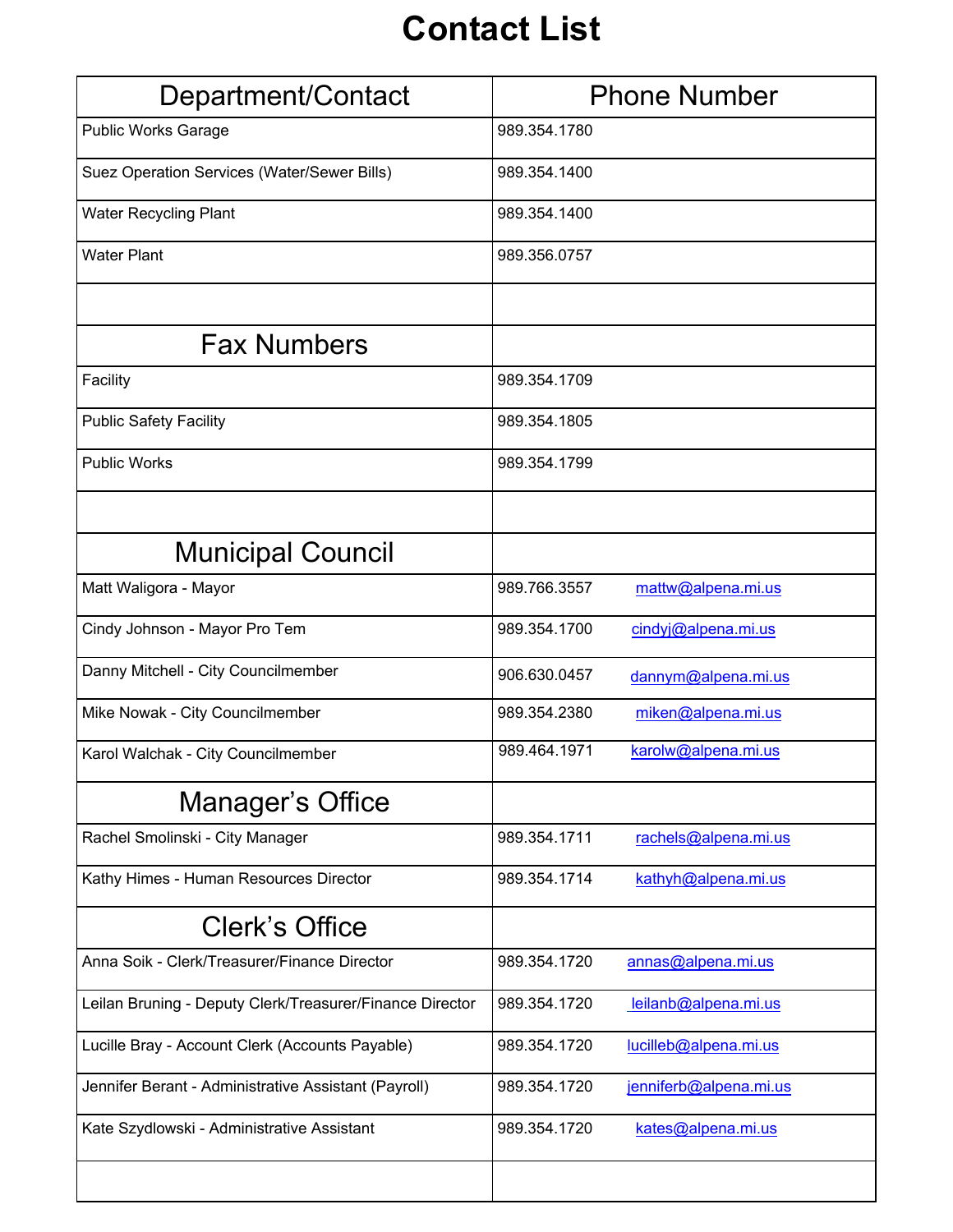| <b>Fire Department</b>                                                 |                              |                              |
|------------------------------------------------------------------------|------------------------------|------------------------------|
| <b>Bill Forbush - Fire Chief</b>                                       | 989.354.1850                 | billf@alpena.mi.us           |
| Rob Edmonds - Deputy Fire Chief/Training Officer                       | 989.354.1850                 | robe@alpena.mi.us            |
| Gretchen Kruse - Office Clerk                                          | 989.354.1850                 | gretchenk@alpena.mi.us       |
| <b>Police Department</b>                                               |                              |                              |
| Joel Jett - Police Chief                                               | 989.354.1800                 | joelj@alpena.mi.us           |
| Tracy Marquardt - Administrative Assistant                             | 989.354.1800                 | tracym@alpena.mi.us          |
| <b>Engineering Department</b>                                          |                              |                              |
| Steve Shultz - City Engineer                                           | 989.354.1730                 | steves@alpena.mi.us          |
| Charlie Kendziorski - Assistant City Engineer                          | 989.354.1730                 | charliek@alpena.mi.us        |
| Shannon Smolinski - Engineering Assistant, Harbormaster                | 989.354.1733                 | shannons@alpena.mi.us        |
| Cassie Stone - Administrative Assistant                                | 989.354.1736                 | cassies@alpena.mi.us         |
| Department of Public Works                                             |                              |                              |
| Sean McNamara - Division Head                                          | 989.354.1780                 | seanm@alpena.mi.us           |
| Robert Wheelock - Storeroom Clerk                                      | 989.354.1783                 | robw@alpena.mi.us            |
| Cemetery                                                               |                              |                              |
| Hank LaFleure - Cemetery Leader                                        | 989.356.0135                 | evergreen@alpena.mi.us       |
| Planning/Development/Zoning Dept.                                      |                              |                              |
| Montiel Birmingham - Planning, Development & Zoning<br><b>Director</b> | 989.354-1771                 | montielb@alpena.mi.us        |
| ead Inspector/Building Official - Vacant                               | 989.354.1760                 |                              |
| Steve Hall - Building Inspector                                        | 989.354.1762                 | steveh@alpena.mi.us          |
| Kathleen Sauve - Administrative Assistant                              | 989.354.1742                 | kathleens@alpena.mi.us       |
|                                                                        |                              |                              |
| <b>Assessing Department</b>                                            |                              |                              |
| <b>Assessing Department</b>                                            | 989.354.1741<br>989.734.3555 | Assessor@assessingoffice.com |
|                                                                        |                              |                              |